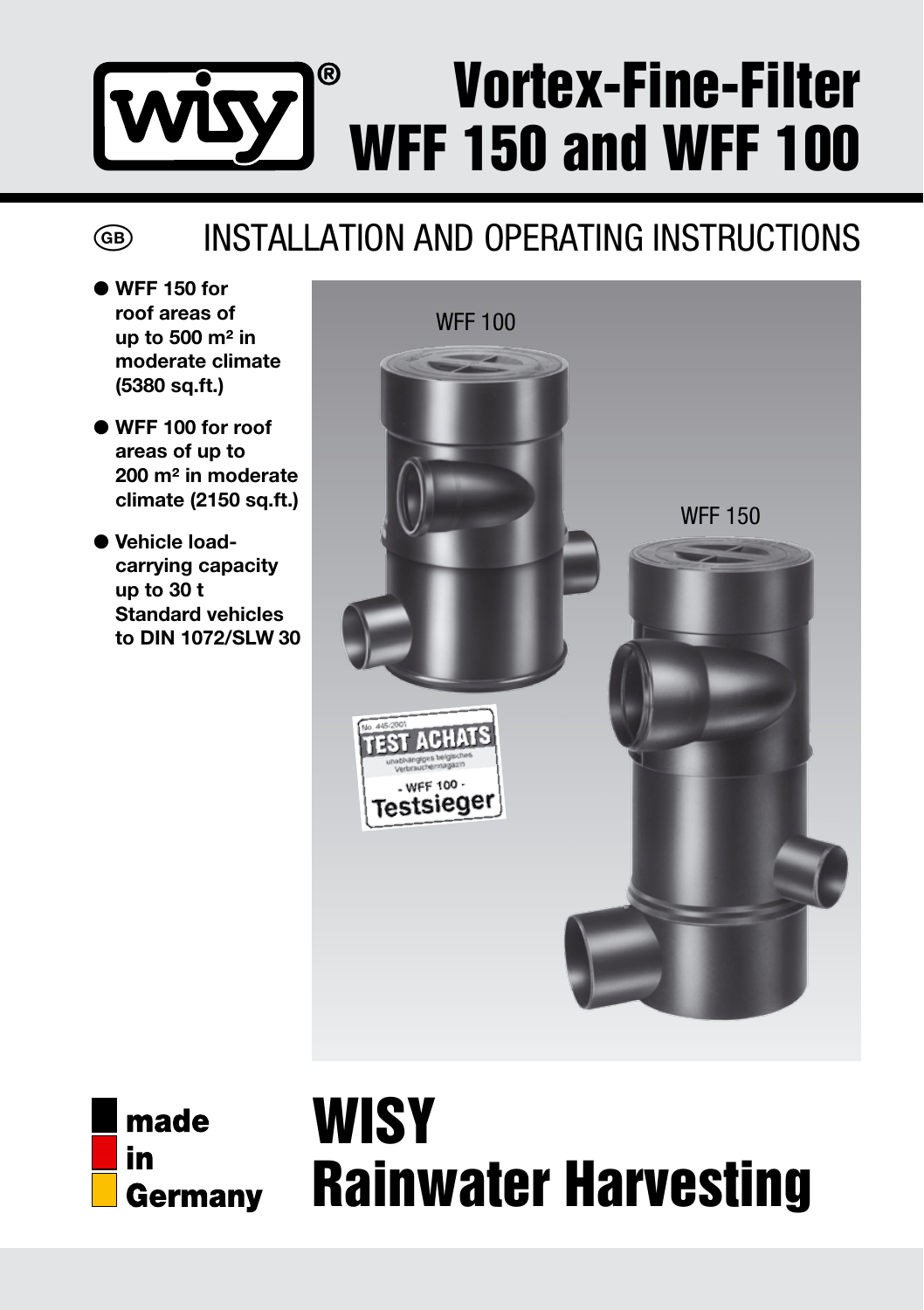## **WISY Vortex Fine Filter WFF 150 and WFF 100**

**Read these instructions carefully before commencing assembly and installation work and store them in a safe place for future reference.**

#### **Content**

These installation instructions include the following information relating to:

- Area of application
- Guide to components
- General installation hints
- Outdoor installation
- Indoor installation
- Cleaning the filter insert
- Accessories
- Guarantee



WFF 100



WFF 150

**14**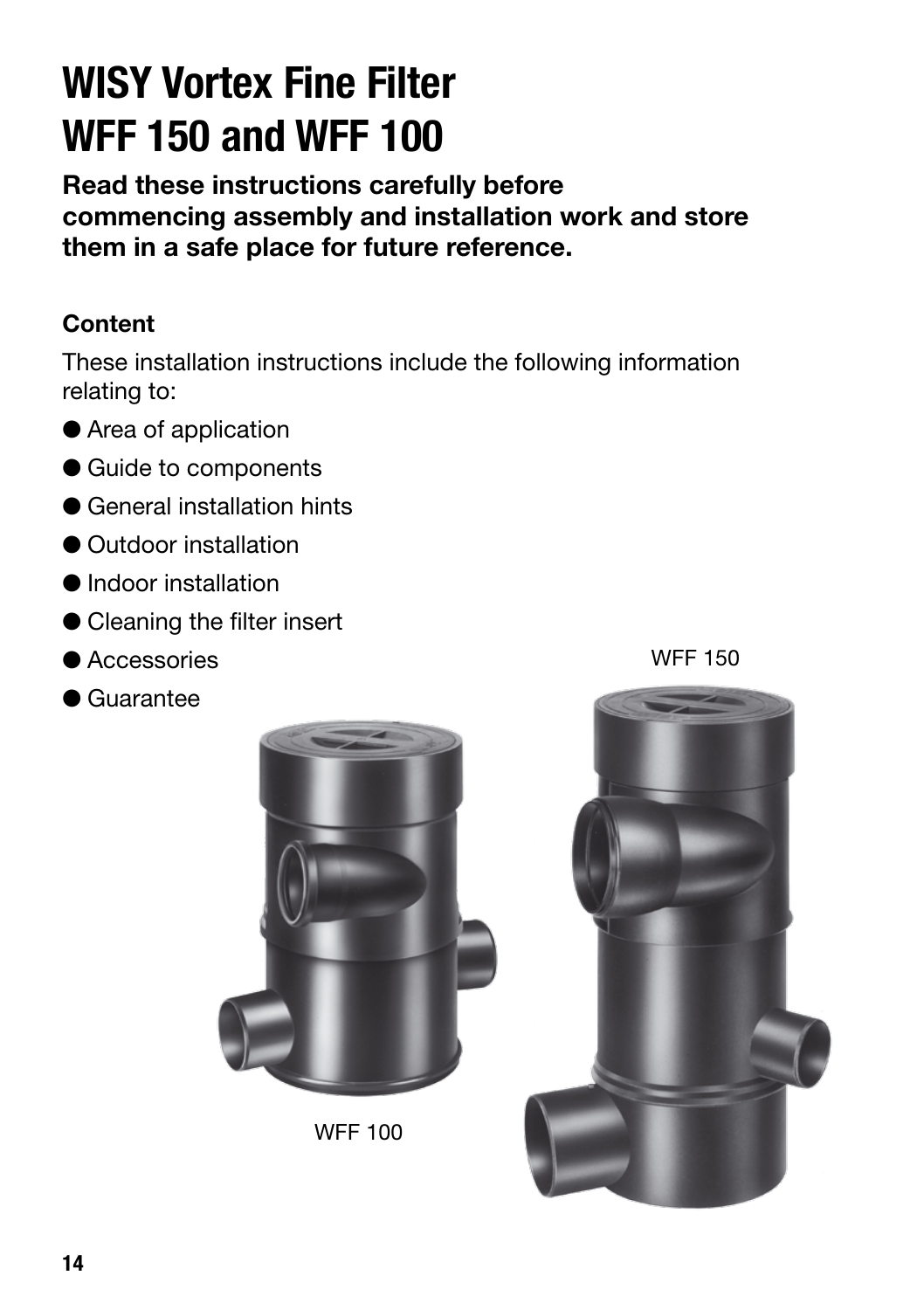# **Area of application**

The WISY Vortex Fine Filter (hereafter referred to as "WFF") is primarily designed for installation below ground. However, it is also suitable for indoor installation.

Please observe the information and warning notices pertaining to indoor installation in the section headed "Indoor installation" in these instructions.

The best roof areas are pitched roofs of slate, clay tiles, concrete tiles or membrane and sheet metal roofs.

It must be taken into account that "green roofs" retain rainwater. We recommend that a pure, mineral-based substrate is installed beneath the growing medium layer of green roofs connected to a rainwater harvesting system. Substances washed out of roofs covered with bitumen felt can discolour the harvested rainwater. Asbestos-cement roofs are not suitable and must be decontaminated before a rainwater harvesting system is connected.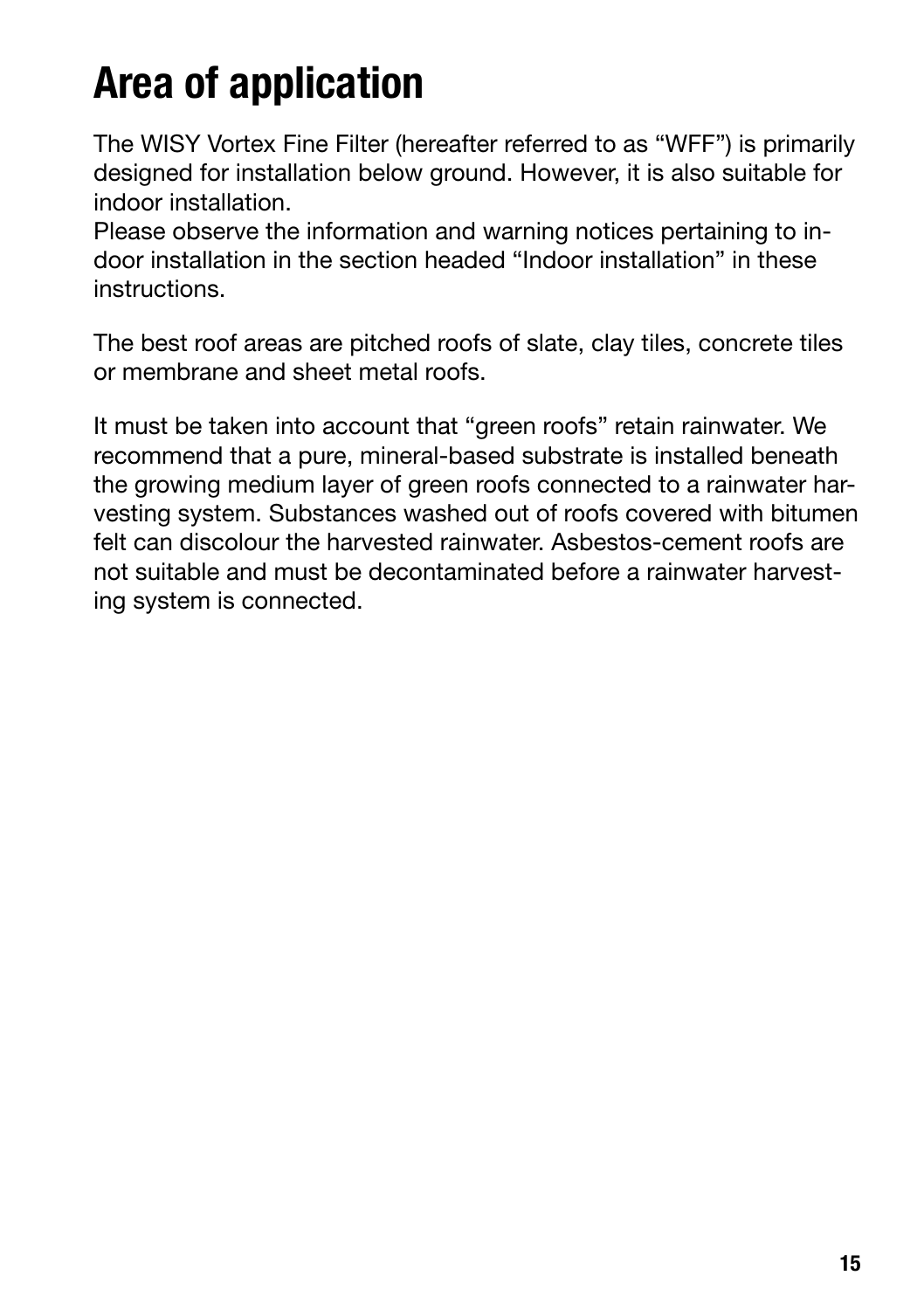### **Guide to components**



**WFF 150**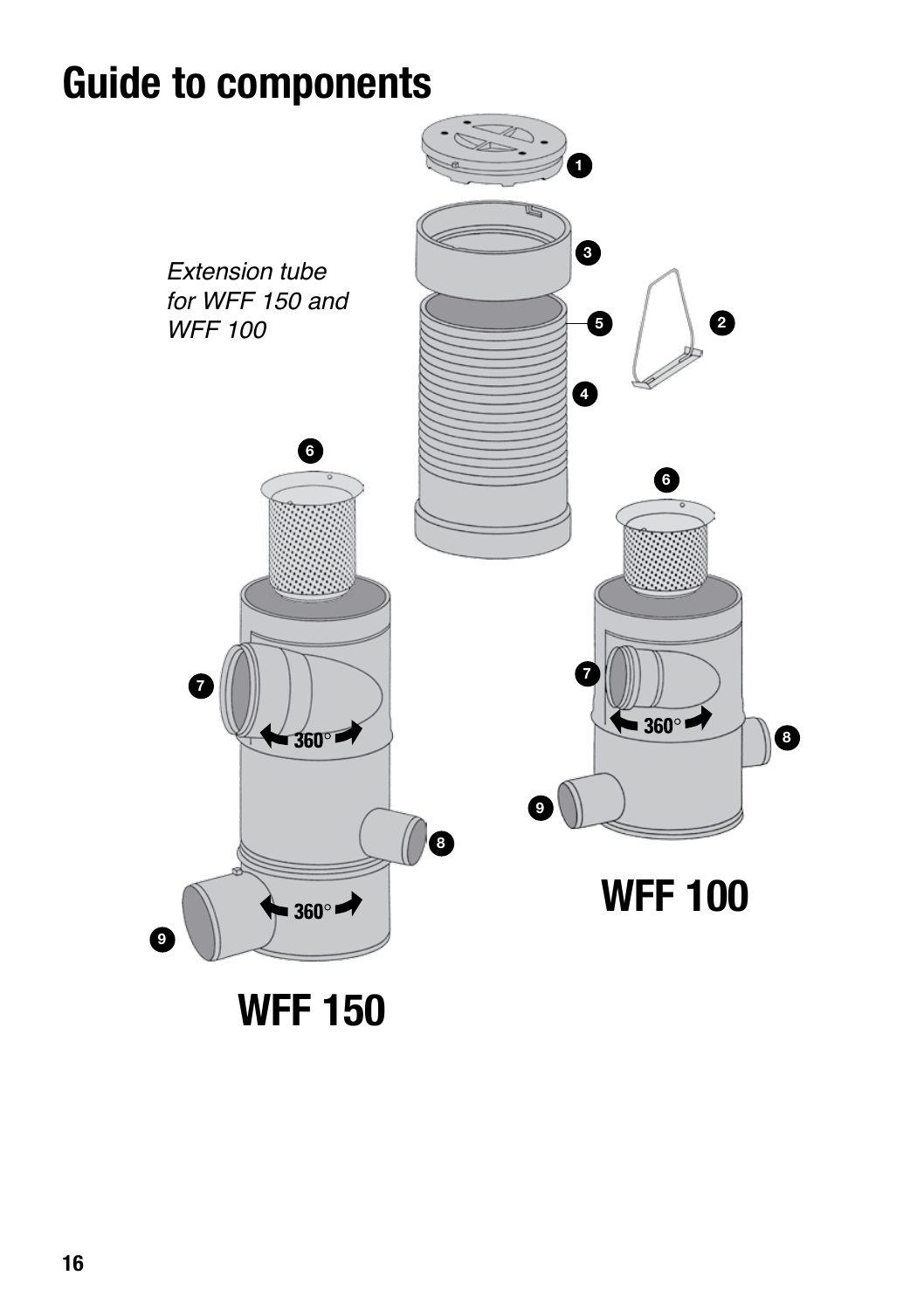- **1 Housing cover** with ventilation holes
- **2 Lifting handle** (standard length 30 cm) of stainless steel
- **3 Final ring** to support cover
- **4 Extension tube**
- **5 Parallel cutting lines**
- **6 Filter insert** of stainless steel,
	- for fine filtering, mesh size 0.28 mm or 0.44 mm
- **7 Rainwater inlet** with bush and seal
- **8 Outlet to storage tank** Filtered water
- **9 Drain connection** Dirty water



*Housing, housing cover and extension tube are made of polypropylene.*



#### *DN= Diameter Nominal, internal diameter of a tube*

**DN 100** 

 $721$ 

243

**DN 100** 

483

 $\frac{6}{4}$ 

# **Extension tube**

 $\frac{8}{2}$ 

502

**DN 150** 

 $\approx$   $\frac{1}{4}$ 

**WFF 150**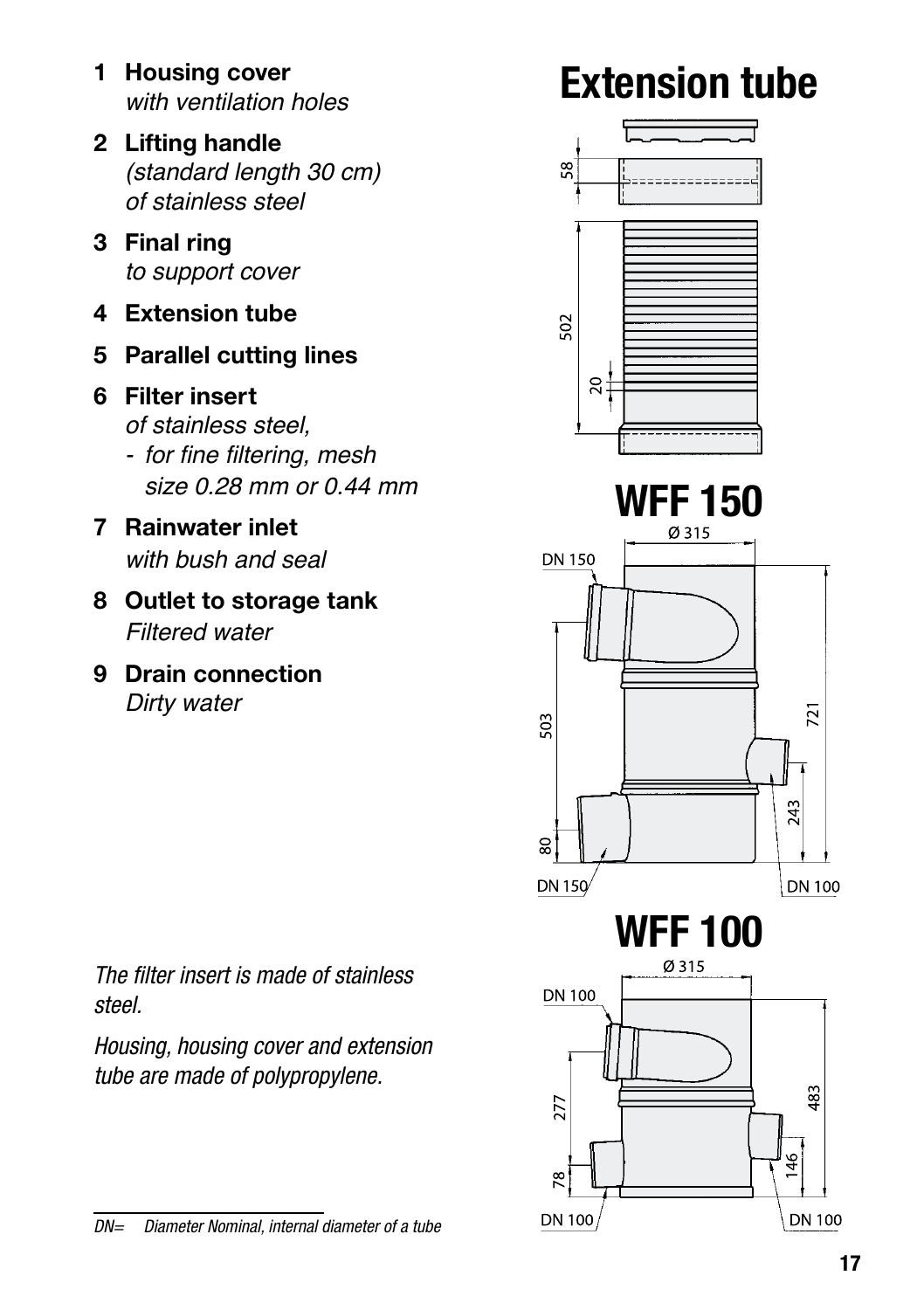# **General installation hints**

- $\bullet$  Installation and connection sizes can be seen in the dimension drawings. When the inspection opening is raised by use of an extension tube, the additional length must be included in the calculation.
- When an extension tube is installed, it can be cut along the grooves to shorten it to the required length.

*IMPORTANT: The final ring (at top) must be firmly bolted to the extension tube in order to provide secure support for the cover.*

- Before installing the filter in existing pipework, make sure that there is room to install the rainwater inlet tube at a vertical distance of 50.5 cm (in the case of the WFF-150) and 27 cm (in the case of the WFF-100) from the drain connection.
- The vertical distance between the rainwater inlet tube and the connection to the storage tank must be 34 cm for the WFF-150 and 21 cm for the WFF-100.
- If the installation is completely new, the required installation depths of incoming and outgoing tubes must be calculated. A *'settling length'* of at least 50 cm in front of the rainwater inlet must be included in the calculation.



- The nominal size of the drain tube must not be smaller than the nominal size of the rainwater inlet tube in order to avoid any constriction to the WFF cross-section.
- $\bullet$  If these installation conditions cannot be fulfilled, the WFF cannot be installed. In this case we recommend the WISY standpipe filter collector for installing into the rainwater downpipe.
- To ensure that the WFF can withstand the weight of vehicles of up to 30 t (according to ATV test) an appropriately compacted subsoil or concrete slab is required.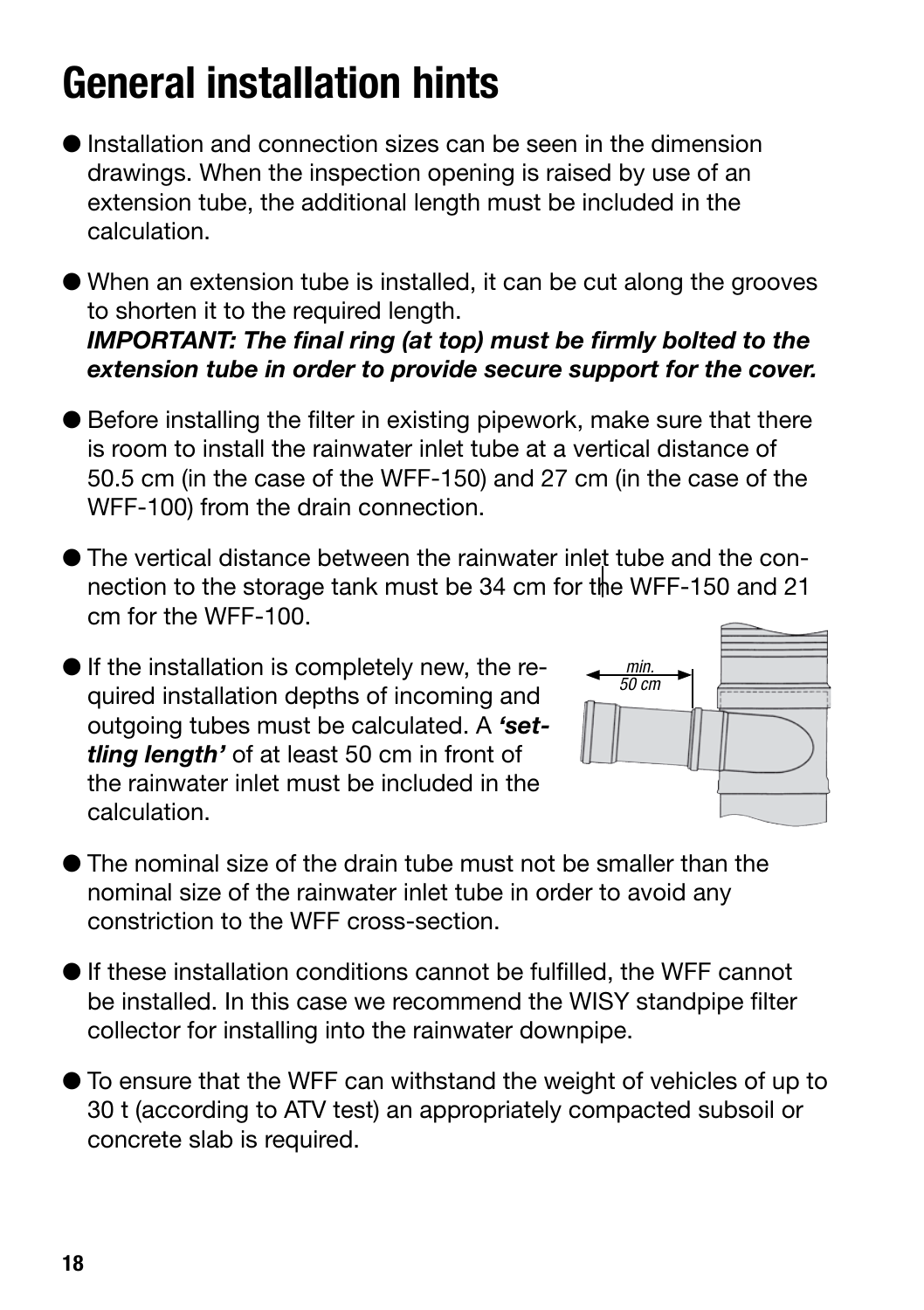# **Outdoor installation**

- Remove the transport packing cardboard from inside the housing.
- Dig a hole of suitable size in the ground.
- Insert the WFF and make the tube connections. Turn the rainwater inlet connection to the required position for this. *The WFF must be installed exactly vertical (use a spirit level).* An extension tube can be installed if necessary to make the inspection opening flush with ground level.
- The end of the extension tube with the moulded collar is placed directly on the WFF housing and fastened securely by inserting the



stainless steel bolts supplied through the pre-drilled holes before the WFF is placed in the ground.



*The final ring enables the paving to be fitted. To remove the cover resting inside the ring, turn it anticlockwise to unlock and then lift out.*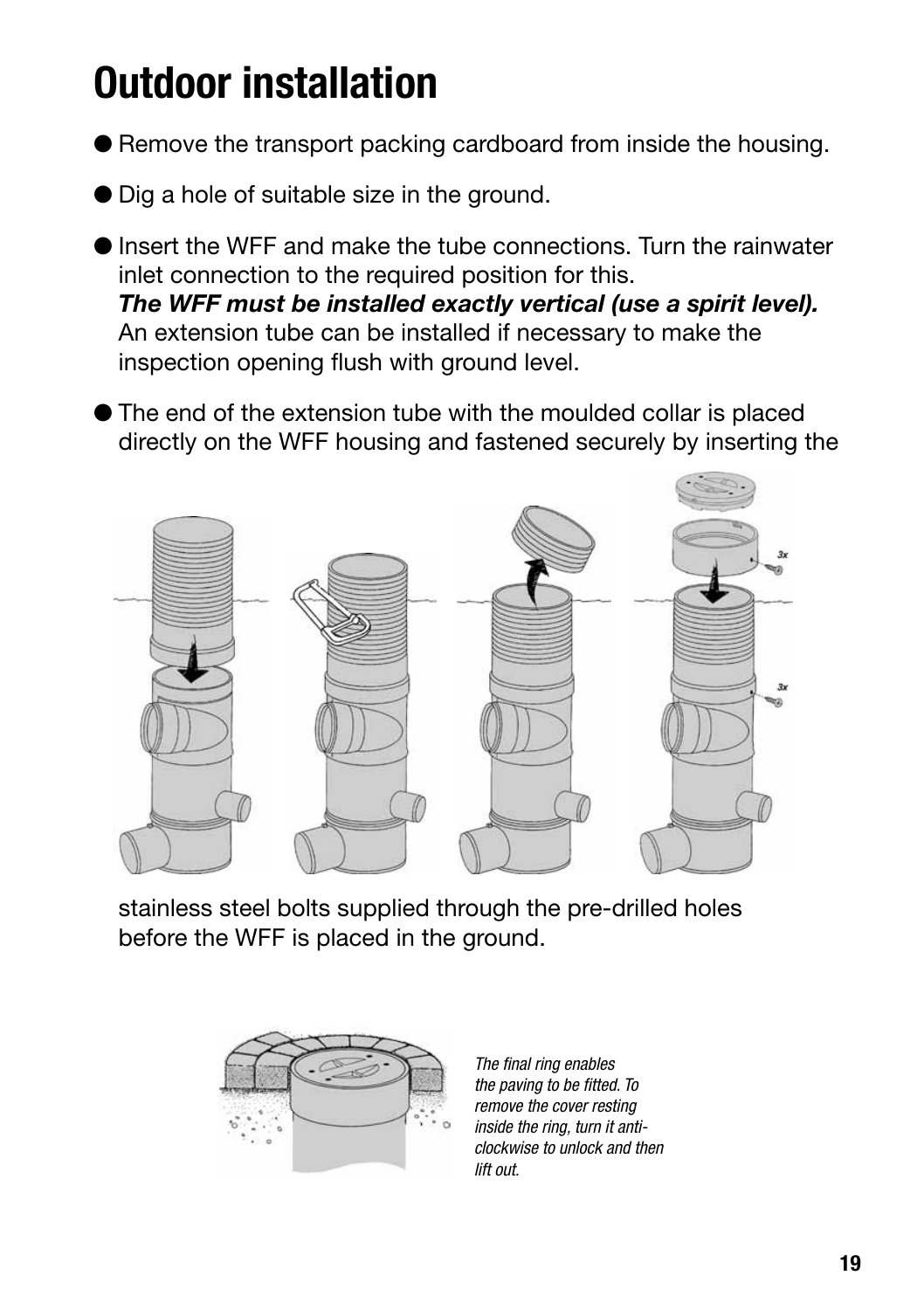● The saw slits in the extension tube can be cut (with a jig saw) to make the inspection opening flush with ground level.

### **Indoor installation**

- Please observe the *safety guidelines* below regarding the indoor installation of the WFF.
- **The** *maximum rainwater inflow* must not exceed 12.8 l/s for the WFF 150 or 4.2 l/s for the WFF 100. Use the local rainwater data applicable to your area as a basis for calculating the maximum size of connectable collection surface for your region.
- $\bullet$  If the WFF rinsing water outlet is connected to a storm drain, the WFF must always be installed above the *maximum backwash level* of the storm drain. If the WFF rinsing water outlet is connected to a soakaway, the WFF must always be installed above the maximum backwash level of the soakaway.
- The WFF must be installed *exactly vertical and stable*. For this reason, it is strongly recommended that the WFF be mounted using the original WISY wall bracket. If other parts are used to secure the WFF, it must be ensured that clamps placed around the WFF housing are installed free of tension and do not subject the WFF housing to deformation pressure.
- The straight tube in front of the rainwater inlet (*'settling length'* in order to calm down the incoming water) must have a minimum length of 0.5 m. The nominal size and the gradient of this straight tube have to correspond to the nominal size and gradient of the WFF rainwater inlet.
- All *tube connections* of the WFF must be made watertight. After installation the tightness of the connections should be tested with maximum water flow. As the inflow of rainwater can cause impulses of mechanical stress on the connections, the tube connections have to be secured against slippage (e.g. by clips).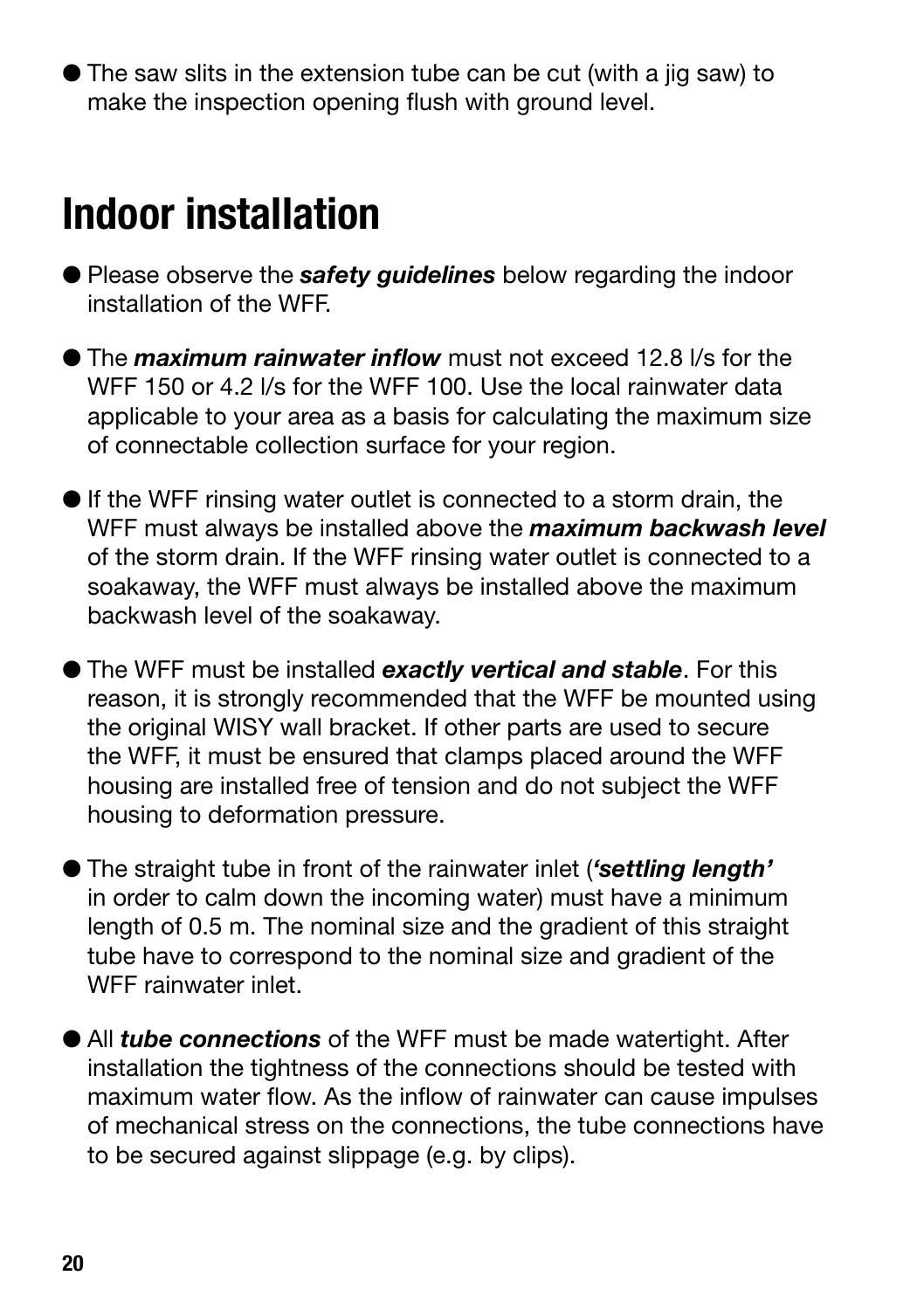- Air moisture can condense on the surfaces of the WFF and the tubes at warm indoor temperatures. It is recommended that these parts be insulated against condensation or alternatively that measures be taken to safely drain off the condensate.
- Depending on the size of the connected collection surface and on specific attributes of individual installations, an excessive volume of rainwater can flow into the filter in the event of extremely heavy rainfall. As a result, rainwater might



flow upwards against the WFF cover and escape through the cover. *If this problem occurs, it is urgently recommended that the housing cover be raised through the installation of a WISY extension tube which is sealed water-tight.* If there is insufficient space available above the WFF, the vent holes in the cover must be sealed and the cover must be assembled with a water-tight seal.

#### *WARNING NOTICE:*

*The vortex fine filter is not a closed system. In the event of exceptionally heavy rainfall, a defect in the drainage pipes, a blockage in the drainage system, etc., it is possible that water flowing into the filter will escape through the filter inspection opening. We do not accept responsibility for any consequential damage.*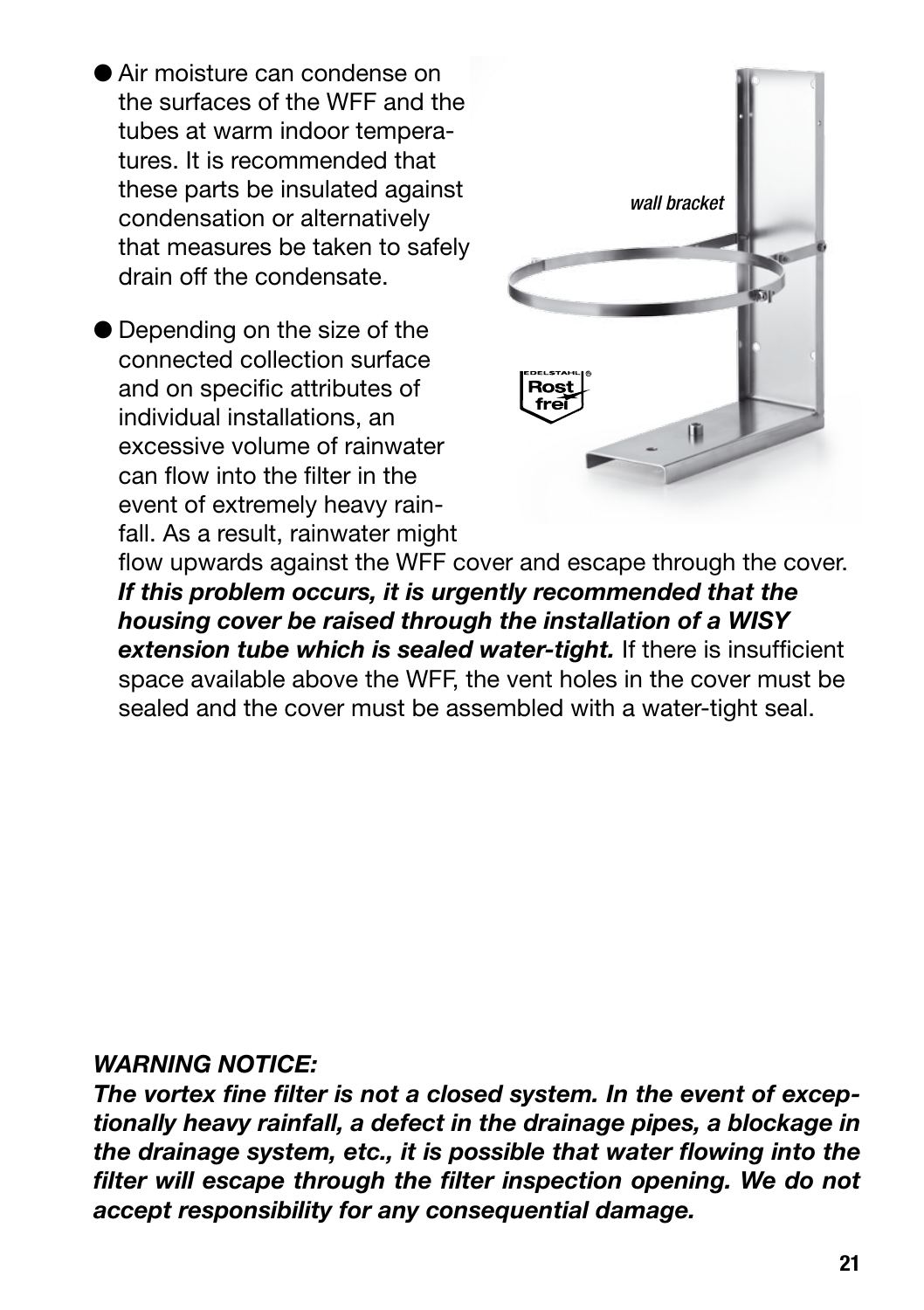# **Cleaning the filter insert**

● Remove the filter insert using the lifting handle supplied (standard) length 30 cm).



- We recommend that the filter insert be cleaned every three months. Depending on local conditions, it may be necessary to clean the filter insert at shorter intervals, but it may also be possible to extend the cleaning interval to six months. However, the filter insert must always be cleaned at intervals of six months.
- After cleaning the filter insert, make sure that you remove the lifting handle and store it in a safe place outside the filter. The handle will otherwise obstruct the rainwater inflow and reduce the efficiency of the filter.

**Experience has shown that cleaning in a dishwasher is always successful, provided that the filter insert is placed in the same position in the dishwasher as it is in the WFF. Cleaning by hand is also possible with a small brush, hot water and a normal dishwashing liquid. For stubborn soiling of the filter mesh (e.g. through industrial pollution in the neighbourhood) we recommend the use of a high-pressure cleaner.**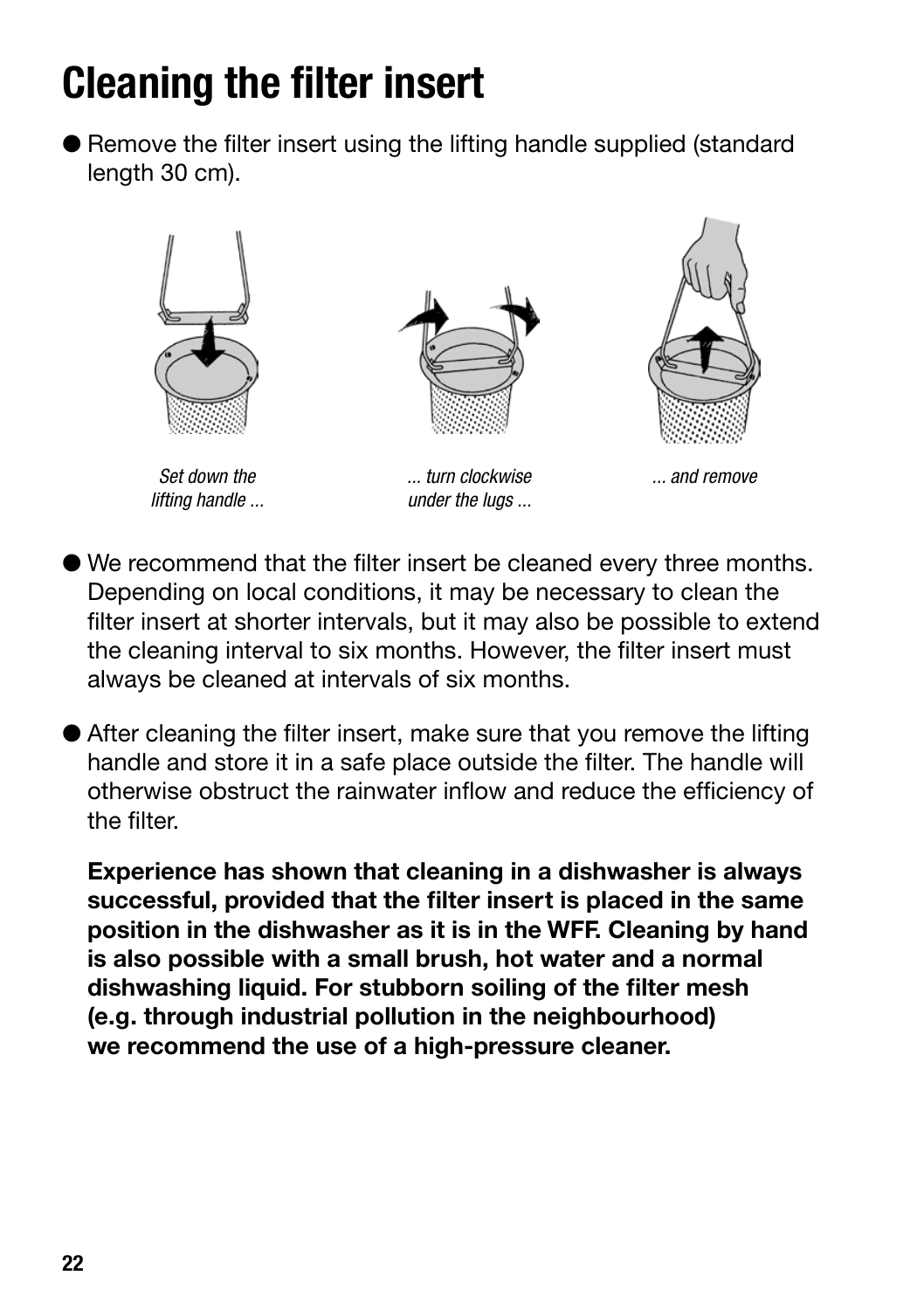### **Accessories**

#### **Extension tube**

The scope of supply of the standard version includes an extension tube. An extension tube is available to raise the inspection opening by up to 56 cm (top edge of final ring). Another tube can easily be attached, but no more than two tubes should be assembled above each other.

#### **Lifting handle**

The lifting handle supplied with the standard version is 30 cm in length. Lifting handles of 60 cm or 1 m in length are also available.

#### **Wall bracket**

WISY provide a stainless steel wall bracket for internal roof drainage pipes in industrial buildings, or for fixing in shafts. This bracket allows the WFF to be safely secured to a vertical internal wall.

#### **Concrete rainwater storage tanks**

WISY supplies a stainless steel wall bracket for attaching the WFF to concrete rainwater storage tanks. A suitable concrete support must be provided to ensure the vehicle loading capacity of the filter.



#### **Soakaway sieve (maintenance part)**

If the rinsing water is to be drained into a soakaway system instead of the storm drain, this sieve (mesh size 1.6 mm) is added to the filter insert. It collects coarse dirt particles and as a result it must be inspected, emptied and cleaned more often.

**If this essential maintenance is not carried out and water damage occurs as a result of a blocked seepage sieve, we cannot accept any liability.**

#### **Blind insert**

The blind insert ensures that rainwater flows directly through to the drain. It is inserted in place of the filter insert whenever the storage tank needs to be put out of operation for the purpose of maintenance or cleaning work.